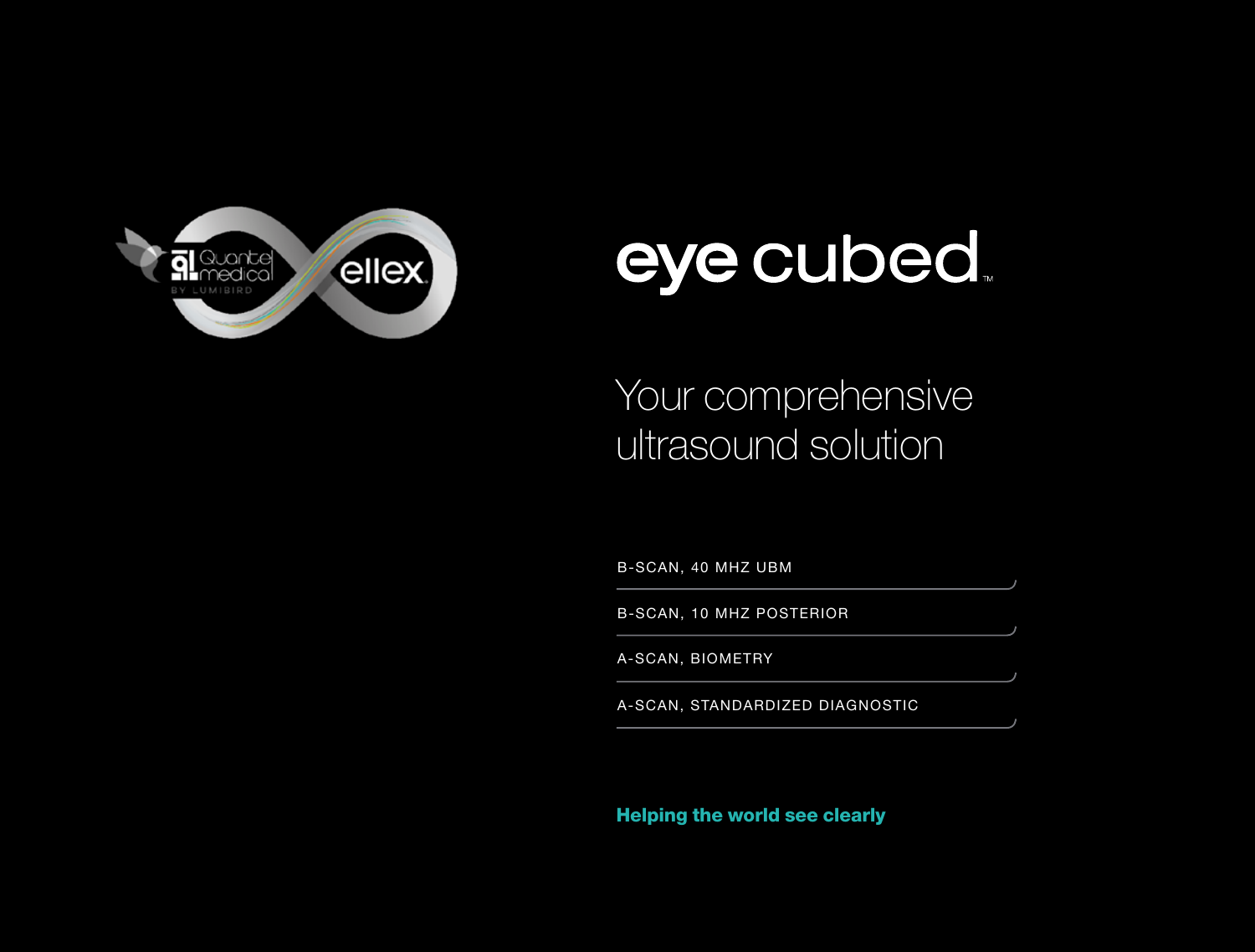# All your ultrasound requirements covered

With customized configuration of A-Scan and B-Scan modes, Eye Cubed™ from Ellex covers all your diagnostic ultrasound needs for both the posterior and anterior segments.

Pre-op or post-op, A-Scan or B-Scan, retina or anterior segment: whatever your focus, Eye Cubed™ shows you more, in more detail, than any other device of its kind.

## Custom configuration of scan modes

Choose Eye Cubed™, and you can select from four scan modalities, which comprise:

B-SCAN, 40 MHZ UBM

B-SCAN, 10 MHZ POSTERIOR

A-SCAN, BIOMETRY

A-SCAN, STANDARDIZED DIAGNOSTIC

eye cubed.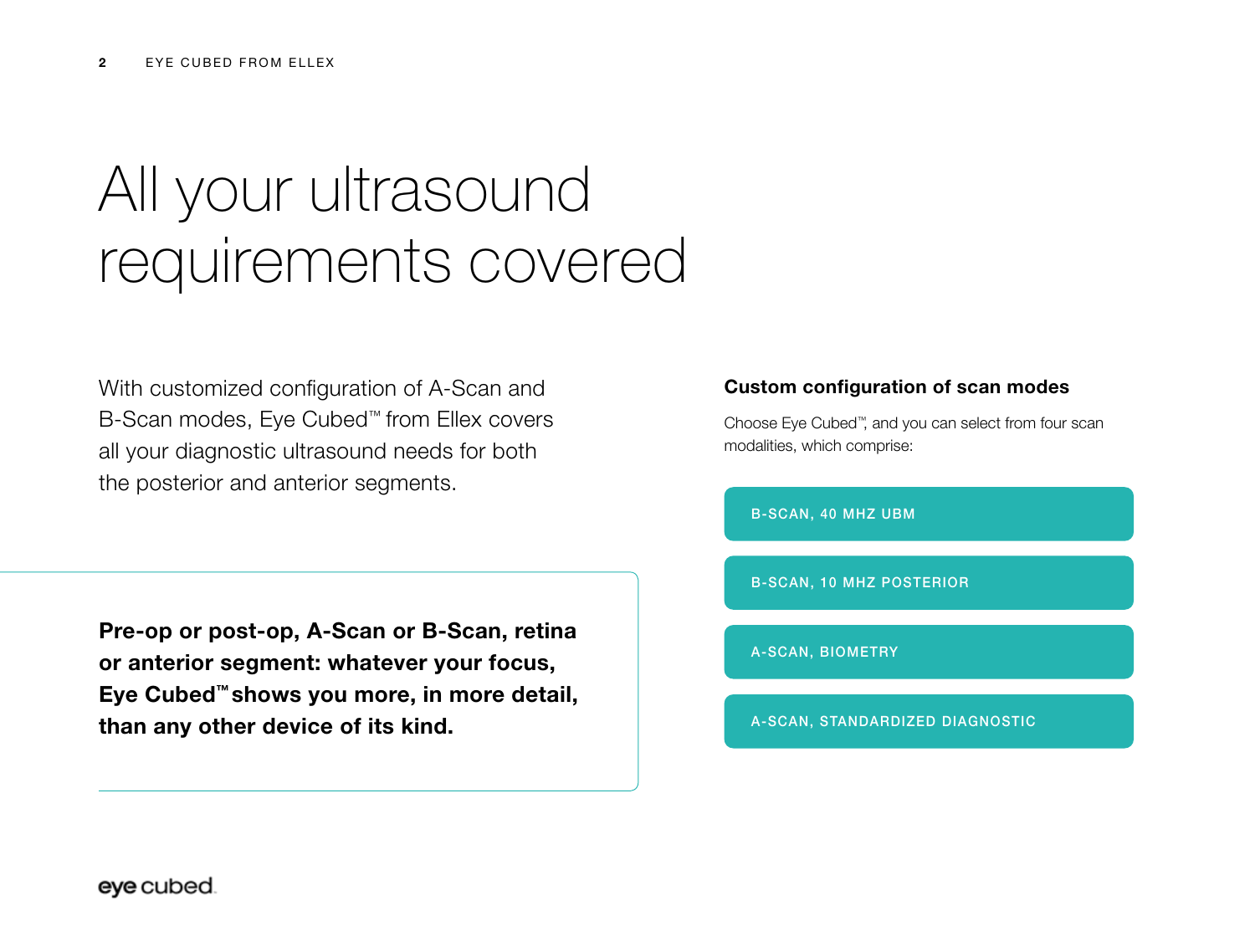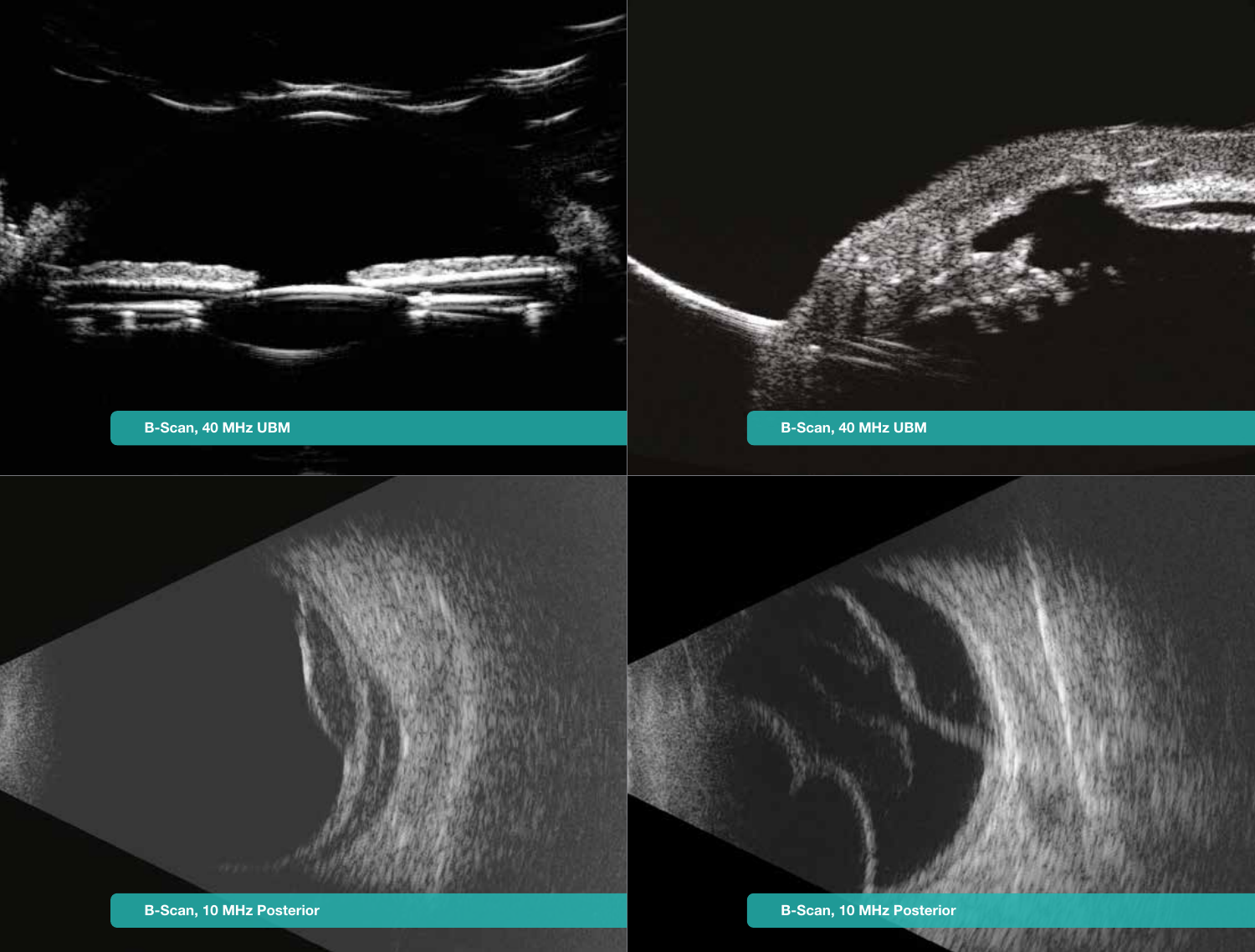## Ultra high performance

Eye Cubed's 40 MHz UBM mode means you can view anterior structures more clearly than ever before. Whether measuring the sulcus-to-sulcus for accurate ICL sizing, or the angle prior to YAG laser iridotomy, it's a capability that represents the very best in high-resolution ultrasound.



## **Fully** featured

With features including advanced movie mode technology, real-time image capture, a wide range of measurement, annotation tools and reporting capabilities and intuitive, easy-to-use software, Eye Cubed™ will become a critically important asset to your practice for years to come.



## Highest Signalto-Noise Ratio

The unique amplifier and probe design of Eye Cubed™ provides the industry's highest signal-tonoise ratio. Eye Cubed™ delivers substantially more ultrasonic data per second than any other system. Because noise is reduced to a minimum, details of even the finest ocular structures become visible – including blood and inflammatory cells.



eye cubed.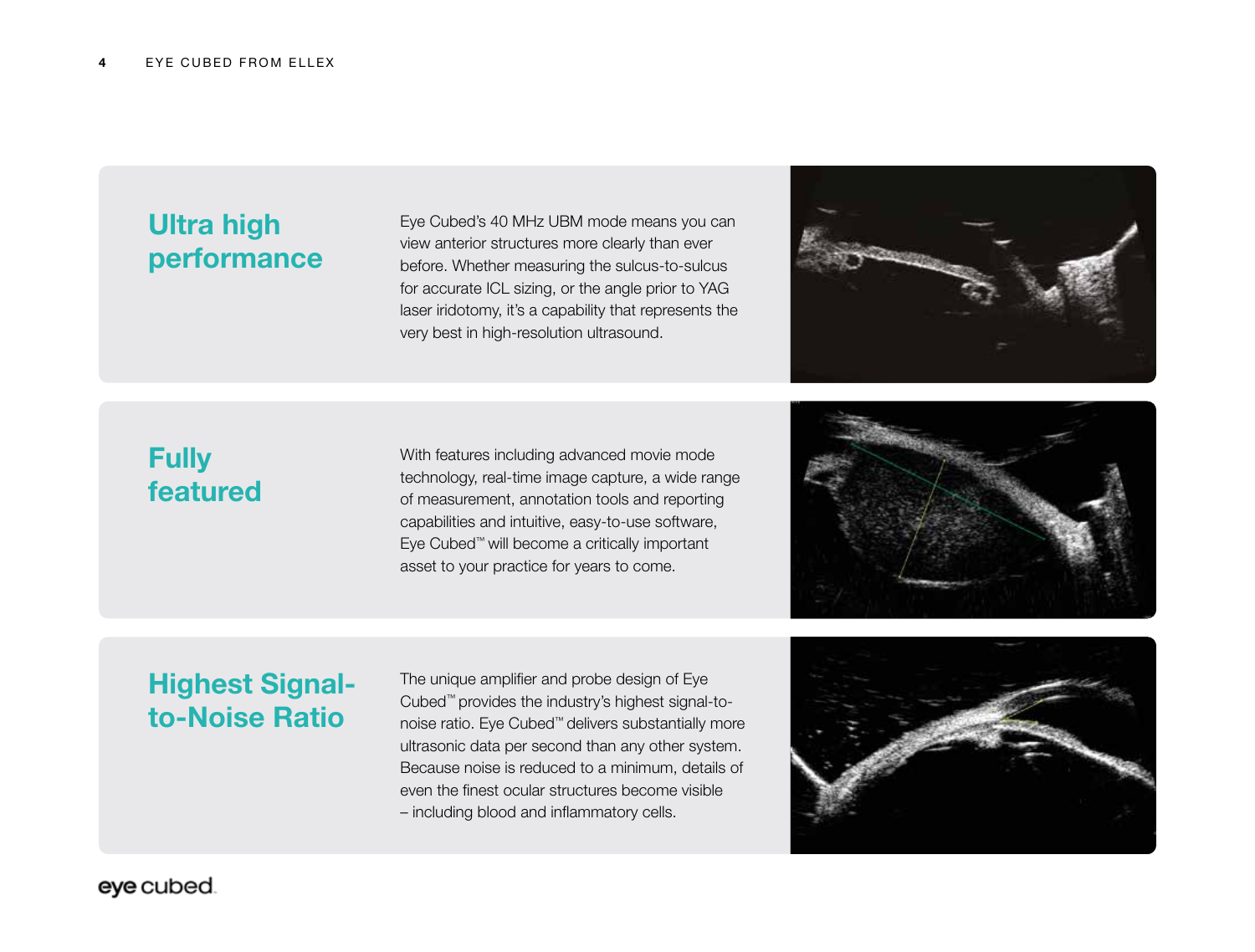## Ultrasound: a critically important tool

Ultrasonography's unique imaging capability makes it a critically important diagnostic tool in ophthalmology. High-resolution ultrasound enables the interpretation of certain structures that cannot be seen as clearly with lowerresolution ultrasound systems. For clearer and sharper imaging, and better accuracy, high resolution is vital.

Further, the detection of disorders like posterior vitreous detachment (PVD) in opaque ocular media is easily achieved with B-Scan ultrasound. With the additional capability of video capturing, advanced ultrasound systems can be used to determine ocular structures more clearly — with the additional benefit that patients are able to better understand their condition.

## Ellex: a history of innovation in imaging

Ever since Ellex acquired Sacramentobased ophthalmic ultrasound pioneers Innovative Imaging Inc. in 2006, the company has worked hard to evolve the role of the Eye Cubed™ ultrasound technology platform — and we continue to provide training in clinical ultrasound applications by expert ecographers.

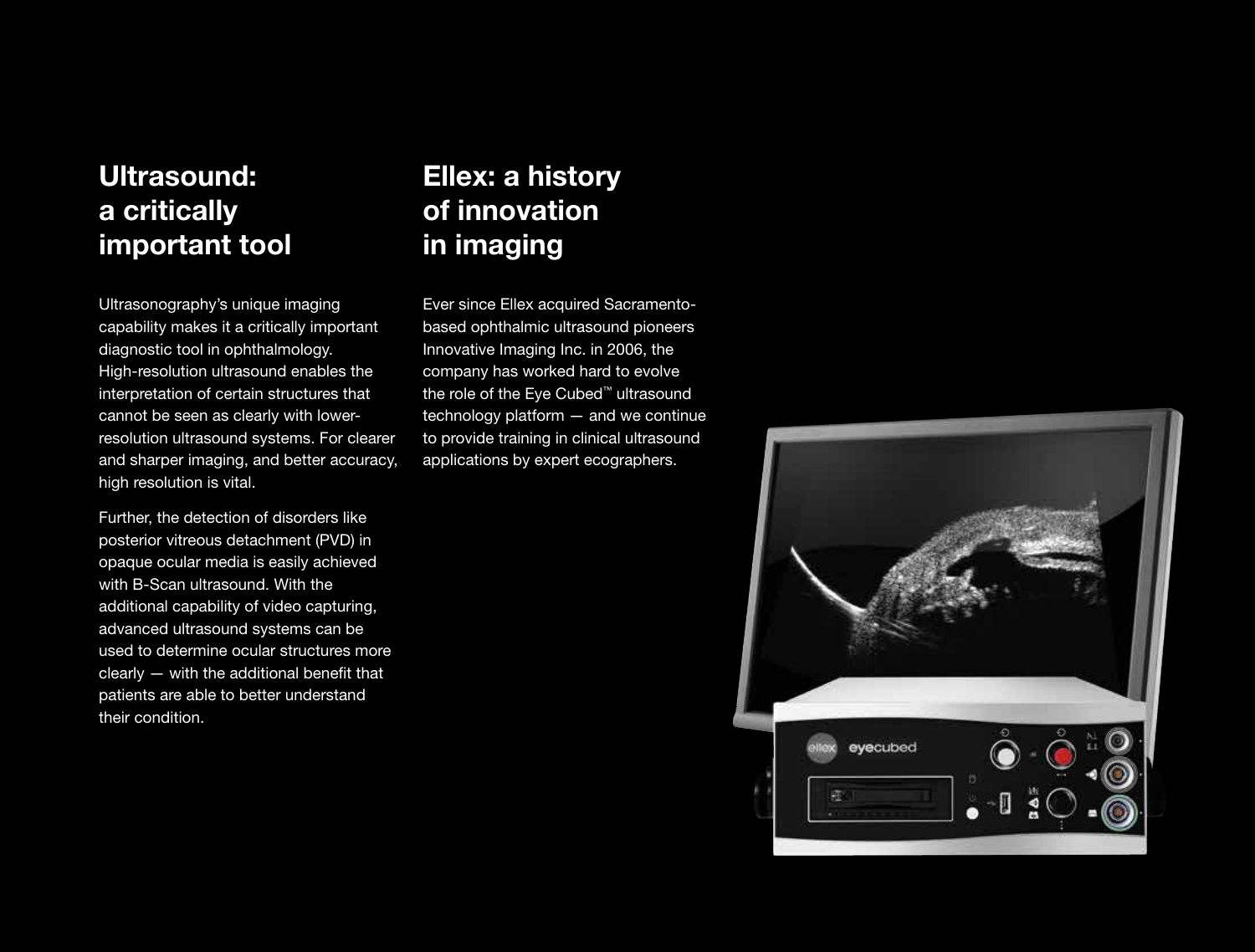# Eye Cubed™ key features — at a glance

## Customized Configuration

Customized configuration of A-Scan and B-Scan modes ensures that Eye Cubed™ meets all your needs for both the posterior and anterior segments.

### 40 MHz UBM B-Scan

mode delivers accurate measurement and evaluation of the iris, angle and ciliary body, including sulcus-to-sulcus (ICL sizing) and IOL haptic placement

#### 10 MHz Posterior B-Scan

mode produces the subtlest vitreous echoes, offering unparalleled distinction between the retina, choroid and sclera, as well as the vitreo retinal junction

#### Biometry A-Scan

delivers ultra-precise axial length measurement with faster, easier image acquisition in real-time movie mode

### Standardized Diagnostic A-Scan enables precision tissue differentiation

### Advanced Movie Technology

Eye Cubed's advanced movie technology greatly improves the diagnostic capability and speed of each exam, allowing you to capture movies of up to 20 seconds in duration. Review movies frame-by-frame to reveal greater detail, or play them back in full movie mode.

## High Speed Imaging for Real Time Display

With an image acquisition rate of up to 25 frames per second, Eye Cubed™ provides the fastest image-sampling rate available. This speed creates a real time view of detailed ocular activity, including blood cell movement and membrane behavior.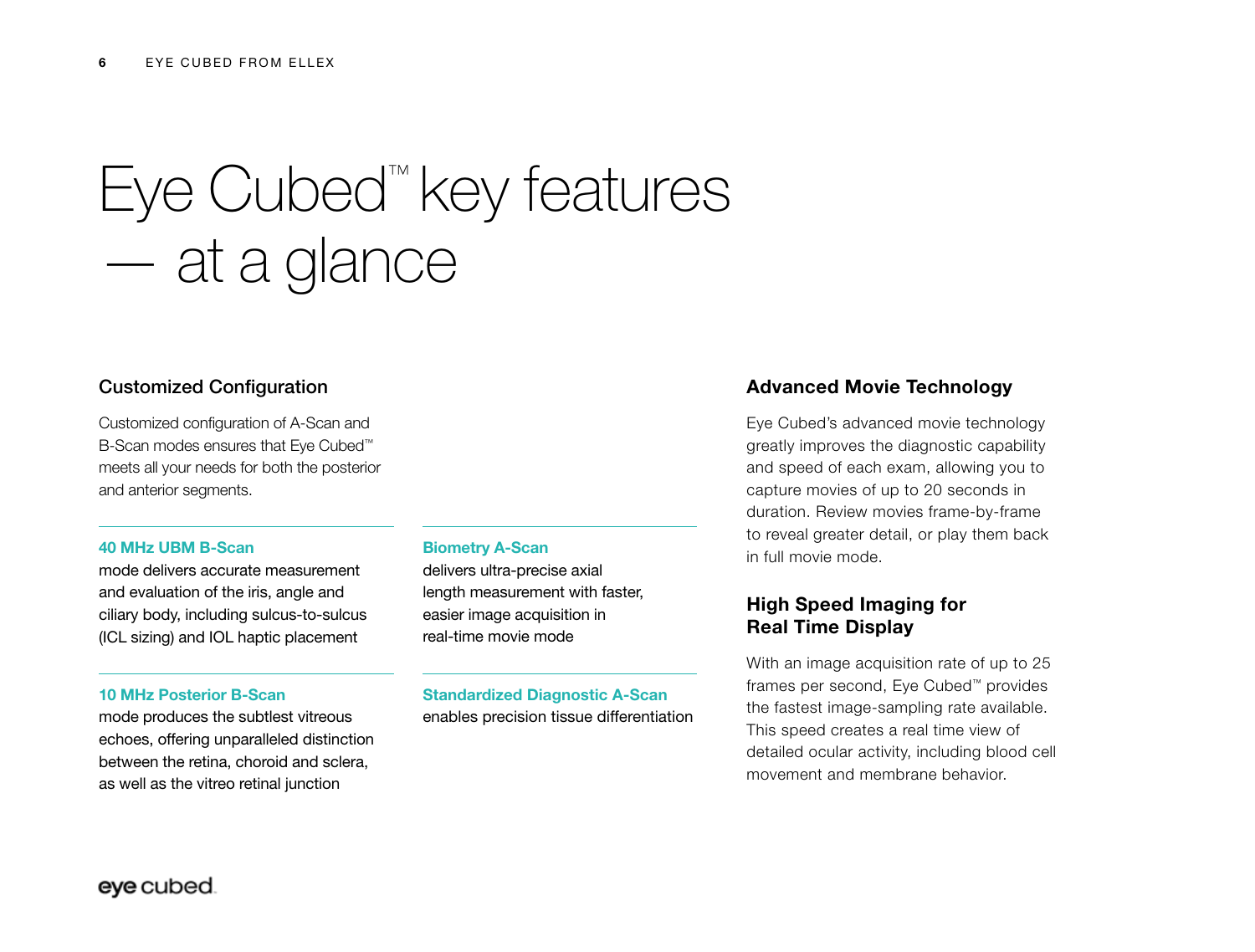## Custom Velocity Settings for Greater Precision

In addition to pre-programmed velocities for phakic, aphakic and four types of pseudo-phakic eyes, Eye Cubed™ enables you to adjust for all particular cases and program velocities accordingly.

## Sensitive Scan™ Transmit Energy Control for Greater Image Detail

Featuring Sensitive Scan™ technology, Eye Cubed™ enables you to adjust the probe transmit energy to ensure optimal tissue sensitivity. This gives you the ability to discern between the finest ocular structure, such as subtle vitreous opacities and sub retinal fluids.

## Real Time Image Processing

A series of four image processing algorithms allow you to enhance each scan in real time – not after the fact. These algorithms are optimized for use in ophthalmic echography and have been developed by Ellex's inhouse software engineering team to deliver greater image control. Choose your preferred interpolation method from a number of options, including:

### Lowest neighbor

Linear interpolation

### Bilinear interpolation

Cubic interpolation



#### Eye Cubed: sulcus-to-sulcus measurement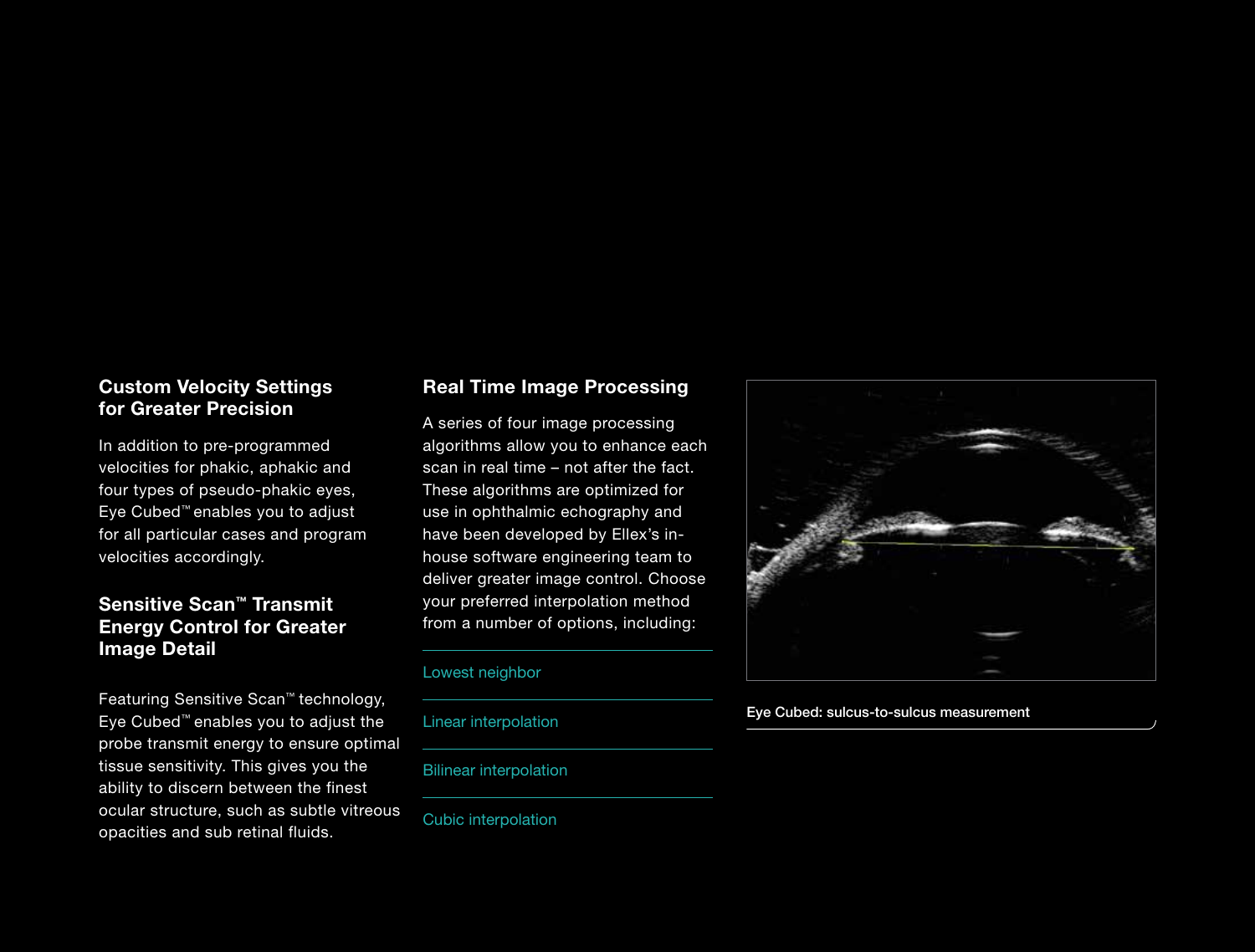## Mode Specifications

## B-Scan Modes

Four sets of electronic distance measurement calipers with variable velocity Two sets of electronic angle measurement calipers (variable velocity) Movie sequence — real-time viewing and editing capability

| <b>10 MHz Posterior Segment</b>             | 40 MHz UBM Wide-Field Anterior Segment      |
|---------------------------------------------|---------------------------------------------|
| 25 frames-per-second image acquisition rate | 13 frames-per-second image acquisition rate |
| 10-second movie loop capability             | 20-second movie loop capability             |
| Adjustable transmit gain (minimum to 0 dB)  | Adjustable transmit gain (minimum to 0 dB)  |
| Adjustable receive gain (27-90 dB)          | Adjustable receive gain (27-90 dB)          |
| Adjustable dynamic range (Log, S1, S2, S3)  | Adjustable dynamic range (Log, S1, S2, S3)  |
| Image depth (displayed image): 48 mm        | Image depth (displayed image): 11.9 mm      |
| Focal range: 15-35 mm                       | Focal range: 10.5-14.5 mm                   |
| Focal depth: 25 mm                          | Focal depth: 12.5 mm                        |
| Image width at focal zone: 19-36 mm         | Image width at focal zone: 15-18 mm         |
| Scanning angle: 52 degrees                  |                                             |
| Sealed probe                                |                                             |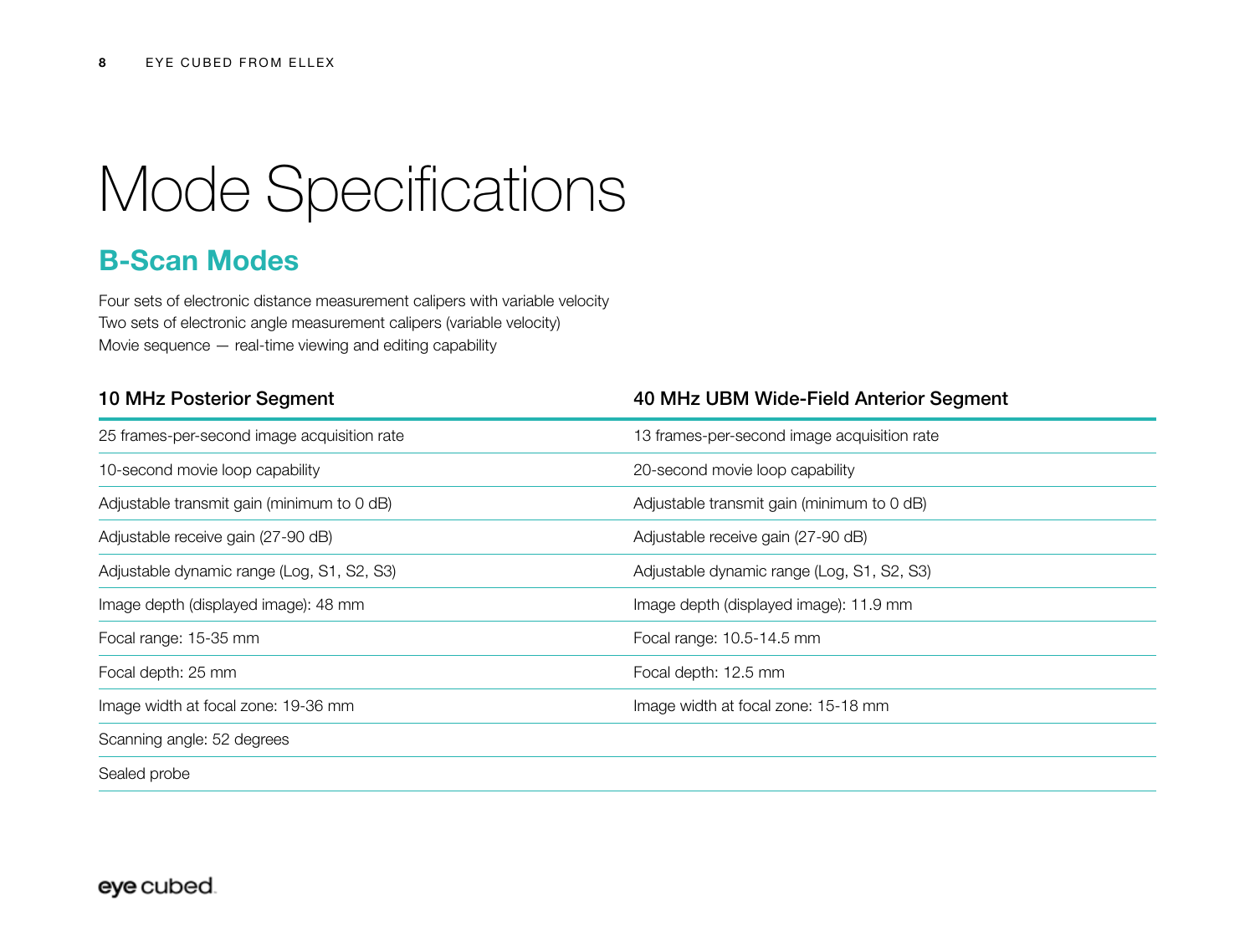## A-Scan Modes

| <b>Axial Length Biometry A-Scan</b>                                | <b>Standardized Diagnostic A-Scan</b>                             |
|--------------------------------------------------------------------|-------------------------------------------------------------------|
| Immersion or contact method                                        | Two caliper measurements displayed in mm with variable velocities |
| Solid focused probe with internal fixation light                   | Tissue sensitivity value stored in memory with reset function     |
| Probe frequency: 10 MHz                                            | Probe frequency: 8 MHz parallel beam                              |
| Image depth: 40 mm                                                 | Measurement accuracy: 50 microns inherent, 100 microns clinical   |
| Points on x-axis: 2048                                             |                                                                   |
| 8 bit resolution                                                   |                                                                   |
| Measurement accuracy: 50 microns inherent, 100 microns clinical    |                                                                   |
| Automatic or manual scan acquisition                               |                                                                   |
| Built-in pattern recognition with automatic scleral echo detection |                                                                   |
| Statistics: average and standard deviation                         |                                                                   |
| Movie sequence adjustable up to 5 seconds                          |                                                                   |
| 50 frames-per-second image acquisition rate                        |                                                                   |
| IOL power calculations and analysis:                               |                                                                   |
| $\bullet$ Haigis<br>• Holladay-I                                   |                                                                   |
| $\bullet$ SRK-T<br>$\bullet$ Hoffer-Q                              |                                                                   |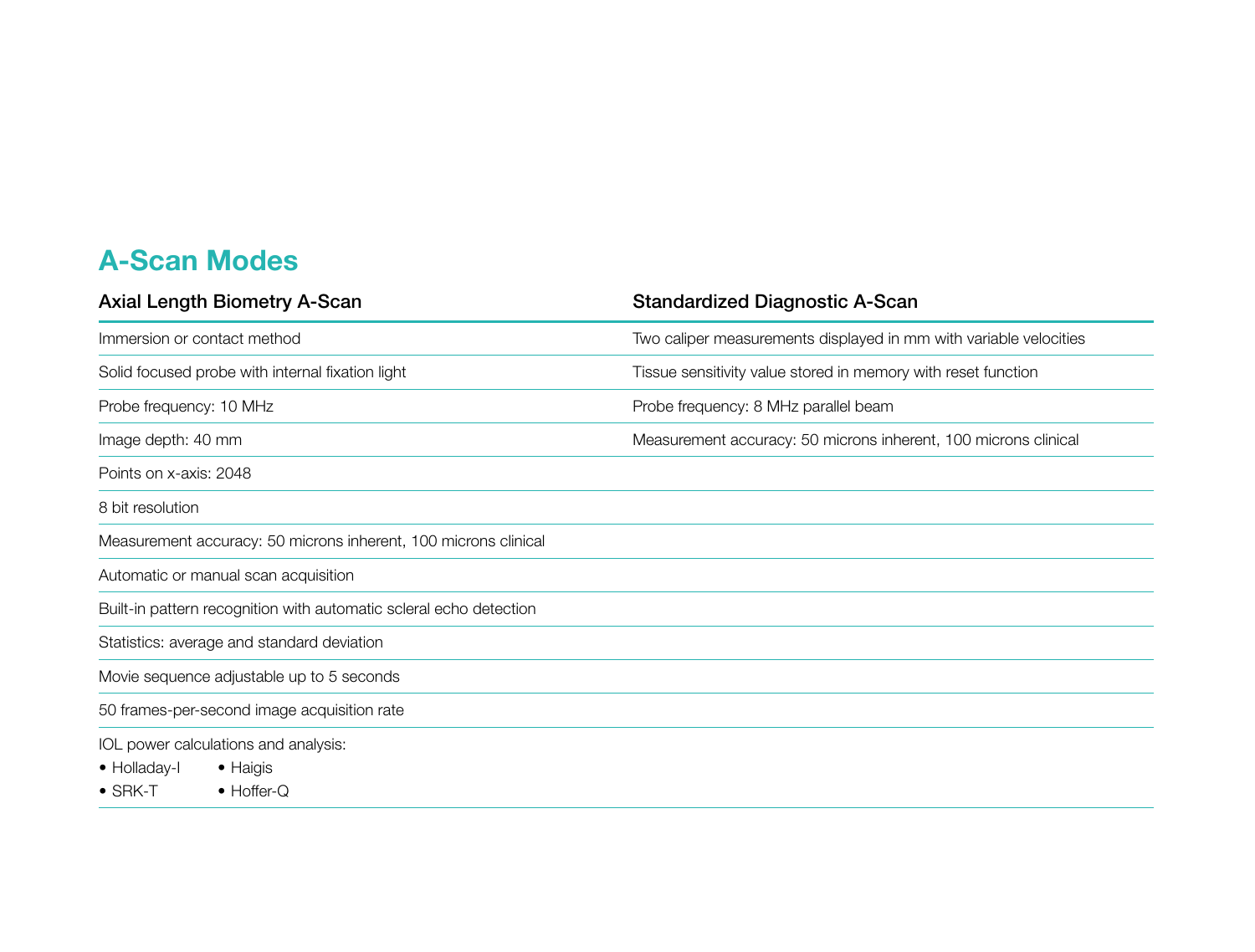## Accessories

## A-Scan Probes

8 MHz probe for standardized diagnostic

10 MHz focus probe with internal fixation light for biometric A-Scan

## B-Scan Probes

8 MHz probe for standardized diagnostic

10 MHz focus probe with internal fixation light for biometric A-Scan

## Prager Shells® for A-Scan Biometry

(Optional Accessories) Prager Shells are available in:

15 mm Adult size

12.5 mm Pediatric size

## Scleral Shells for 40 MHz B-Scan

(Optional Accessories) Scleral Shells are available in:

20 mm Adult size

18 mm Pediatric size

## ClearScan® Bag for 40 MHz B-Scan

### (Optional Accessory)

ClearScan® is an innovative single-use ultrasound probe cover. Consisting of an extremely thin film that is acoustically invisible, ClearScan® provides distortion free ultrasound imaging with the added benefit of patient comfort. In addition, the ClearScan® conical shape enables the safe and effective examination of all eye quadrants without causing corneal abrasion. ClearScan® is a registered trademark of ESI, Inc.

ClearScan® and Prager® are registered tredemarks of ESI, Inc.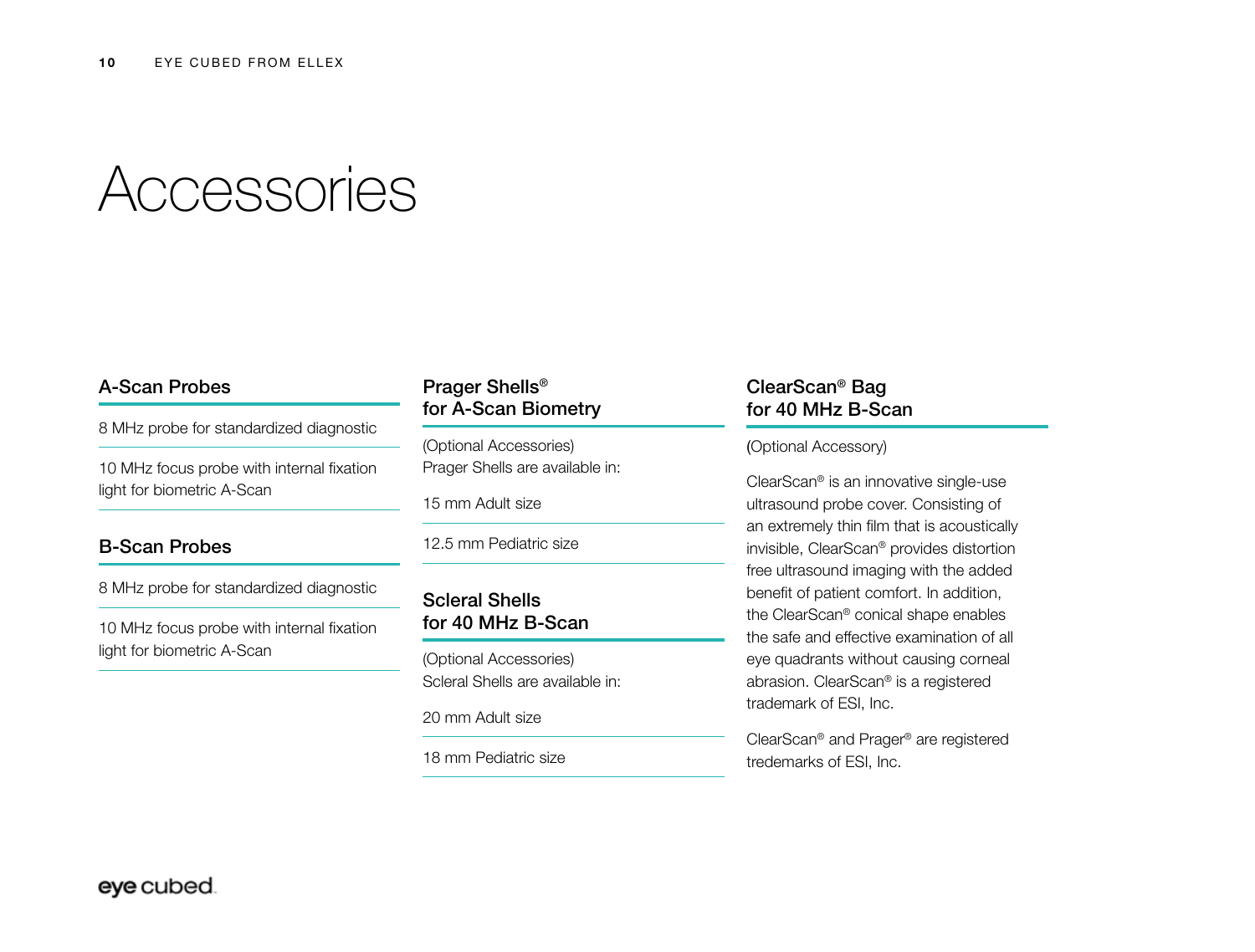## Hardware Specifications

## Network and Connectivity

Six USB 2.0 ports for memory sticks and peripherals

Fully network and printer-ready (gigabit Ethernet)

Purpose-built Windows embedded operating system

Multilingual user interface

## Data Management

Data archiving and image export capability

Customized report capability

DICOM connectivity

Verification of multiple concurrent DICOM connections to other Application Entities (AEs)

Query / retrieval of modality work list (patient data from Electronic Medical Records - EMR)

Storage of DICOM objects to EMR / Picture Archiving and Communication Systems (PACS)

## Hardware Features

Footswitch control (scan start, scan stop, scan save, etc.)

Removable one-terabyte hard drive

Wide screen, 1920 x 1200 high-resolution monitor

## Electrical Requirements

Power supply: 100-240 VAC auto-ranging

Frequency: 50/60 Hz

Input power: 220 VA

System Size: 15.5 x 17 x 6.5 inches (39 x 43 x 16.5 cm)

Weight: 26 lbs. (12kg)